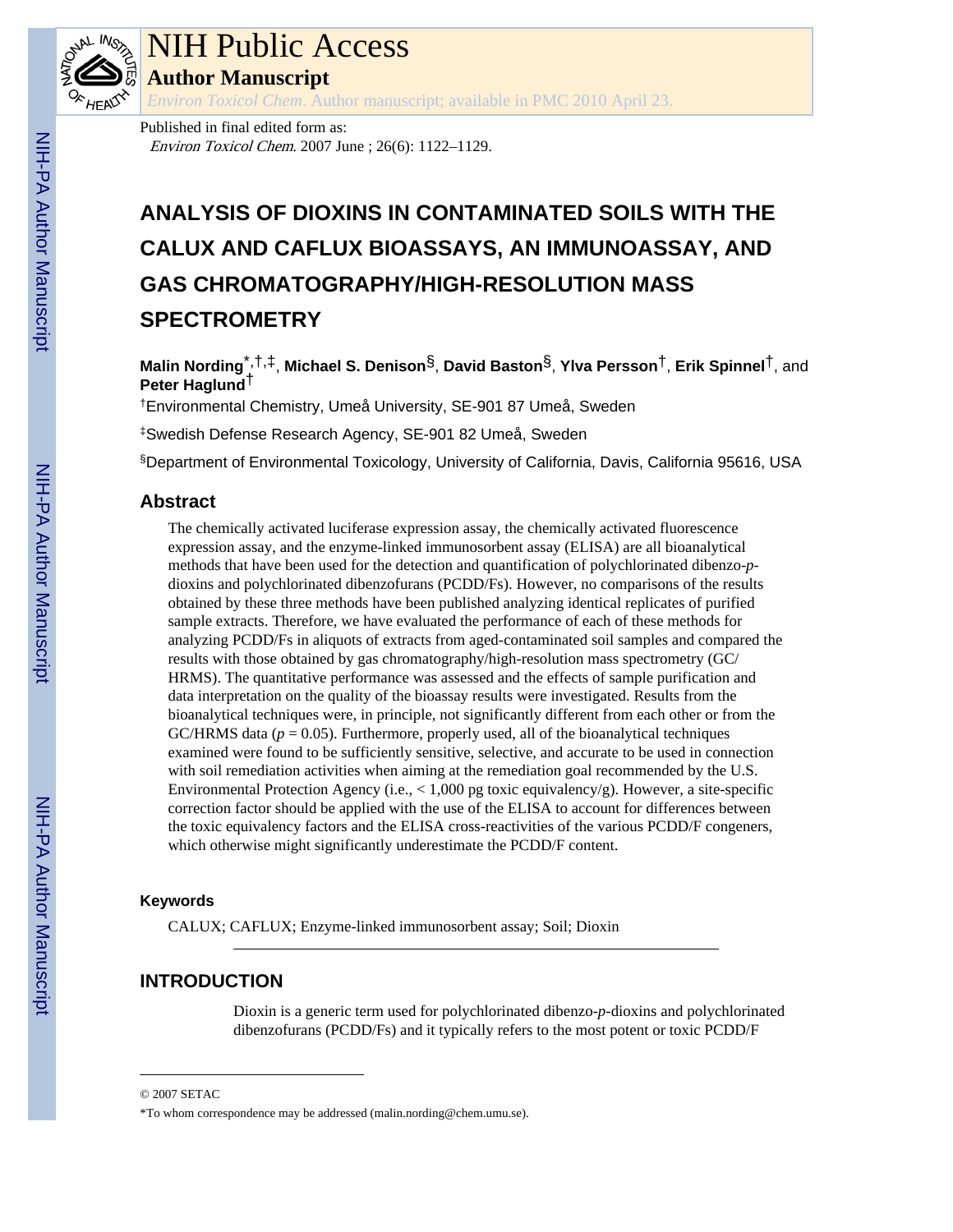Nording et al. Page 2

congener, 2,3,7,8-tetrachlorodibenzo-*p*-dioxin (TCDD). The TCDD and other PCDD/F congeners with chlorine substituents in the 2,3,7,8-positions can cause a wide spectrum of biological and toxicological effects, including immunotoxicity, carcinogenicity, and adverse effects on reproduction [1–3]. The aryl hydrocarbon receptor (AhR) plays a crucial role in the mechanism mediating the toxic action of these compounds and it begins with the highaffinity binding of the ligand (PCDD/F) [4–6]. Subsequent translocation of the complex into the nucleus of the cell, dimerization of the AhR with the AhR nuclear translocator (Arnt) protein, and binding of the ligand:AhR:Arnt complex to its DNA recognition sequence leads to increased transcription and translation of certain genes, including that of cytochrome P4501A1 (*CYP1A1*). All dioxin-like compounds are assumed to act through this AhR signal transduction pathway.

Because the toxic response is mediated through a common mechanism, the toxicity of each 2,3,7,8-substituted PCDD/F congener can be compared to that of TCDD. For this purpose, toxic equivalency factors (TEFs) have been assigned to seven PCDDs, ten PCDFs, and 12 polychlorinated biphenyls (PCBs), that all meet the basic TEF criteria (i.e., they are persistent in the environment, structurally related to dioxins, exert their action through the AhR, and produce a similar spectrum of toxic and biological responses) [7,8]. The PCBs of interest might adopt a planar configuration because they lack, or only have one, chlorine in ortho-positions. A toxic equivalency (TEQ) value could be calculated for a mixture of PCDDs, PCDFs, and dioxin-like PCBs, assuming that their effects are additive [7,8]. Hence, the TEQ value is the sum of the TEF value for each congener multiplied by its concentration. Use of TEQ values facilitates risk assessments and the drafting and implementation of legislation regarding mixtures of dioxin-like compounds.

Several in vitro bioassays have been developed for assessing AhR activity and the detection and quantification of dioxins and related chemicals [9–12]. The primary advantages of AhRbased bioassays are their high throughput capacity and low cost, compared with gas chromatography/high-resolution mass spectrometry (GC/HRMS) [12]. However, deviations between the TEF values for individual congeners and their relative effective potency to induce a bioassay response, and contributions from AhR ligands for which no TEFs are available, could in principle lead to discrepancies between bioassay and GC/HRMS results. Nevertheless, these bioassays have been successfully used in several applications, including assessments of dioxin-like potency in sediments and pore water, blood plasma, sewage sludge, food control, and analyses of polycyclic aromatic hydrocarbons (PAHs) [13–17]. Intra- and interlaboratory comparison studies have confirmed their usefulness in dioxin analysis of soils and sediments [18–20]. Moreover, the performance of a *CYP1A1*-dependent ethoxy-resorufin O-deethylase (EROD) bioassay and an immunoassay for TEQ determination of environmental samples, including contaminated soil, has also been compared [21,22].

The chemically activated luciferase expression (CALUX) and chemically activated fluorescence expression (CAFLUX) cell bioassays are two state-of-the-art techniques that can be used to generate bioassay TEQ values (CA[F]LUX-TEQs) that can be compared with GC/HRMS TEQ estimates [23–26]. Both of these bioassays involve the use of genetically modified mouse hepatoma cells, and after exposure to sample extracts containing AhR ligands, they produce luciferase or enhanced green fluorescent protein, respectively. The intensity of the luminescence or fluorescence signal is directly proportional to the amount of AhR ligands in the sample and can be converted to a CA(F)LUX-TEQ by comparison to a TCDD calibration (standard) curve. The critical parameters that influence the CALUX results have been described elsewhere [27]. For environmental samples, sample preparation steps including extraction, clean-up, and fractionation have a significant effect on the composition of AhR ligands in the final extract, constituting a complex mixture of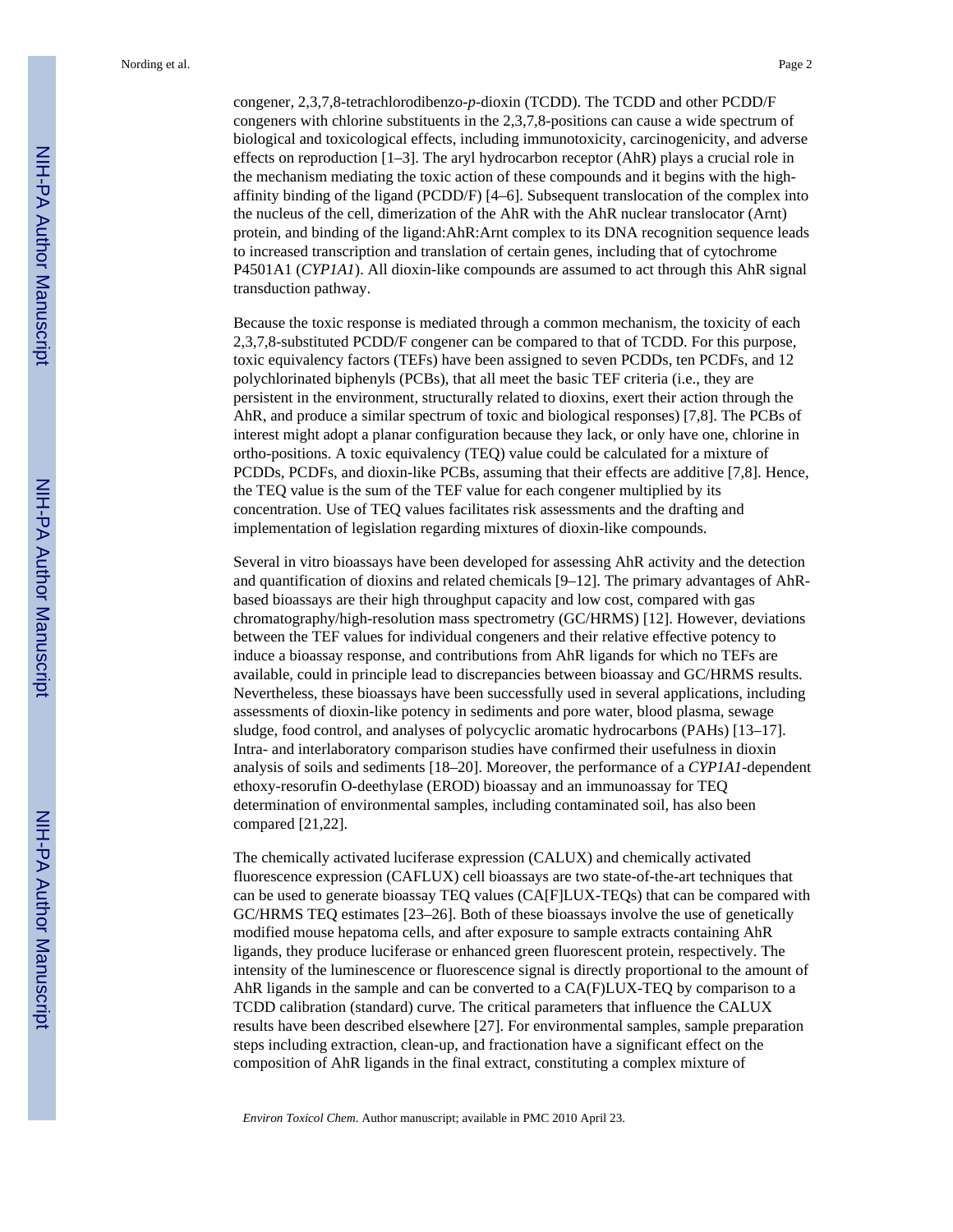compounds. Because many compounds produce AhR-independent toxic and biological responses and many AhR-active chemicals have not been assigned TEFs [4–6], it is important to purify extracts to eliminate such interfering substances to avoid potential bias in data interpretation.

In the study presented here, we evaluated the utility of three different bioanalytical techniques for dioxin analysis of aged, contaminated soil samples (an enzyme-linked immunosorbent assay [ELISA] [28] and two cell-based bioassays [CALUX and CAFLUX]) by comparing results obtained from these methods with PCDD/F data obtained by GC/ HRMS analysis (the PCBs were only present in a limited number of samples and therefore not included in the comparison). To facilitate rigorous comparisons, identical conventional GC/HRMS preparation protocols were applied to all of the samples analyzed by all of the examined methods. This procedure includes Soxhlet extraction followed by multistep column clean-up with American and European standard methods [29,30]. Several fractions in addition to those containing PCDD/Fs were collected and tested to screen for the presence of AhR agonists and antagonists. To the best of our knowledge, this is the first time that these PCDD/F bioanalytical techniques have been tested in parallel with identical purified extracts. The overall focus of this work was on evaluating the quantitative performance of the ELISA and the CALUX and CAFLUX bioassays and to examine the possible effect of sample purification and data interpretation on the results.

## **MATERIALS AND METHODS**

#### **Chemicals**

Solvents used for extraction and clean-up (toluene, *n*-hexane, dichloromethane, methanol) were of glass-distilled grade and supplied by Honeywell Burdick and Jackson (Muskegon, MI, USA). Tetradecane (olefin-free, p.a. grade) was from Fluka (Buchs, Switzerland), and dimethyl sulfoxide (DMSO, analytical grade) was from Scharlau (Barcelona, Spain). Silica (Kieselgel 60) and anhydrous sodium sulfate were from Merck (Darmstadt, Germany). The AX-21 carbon originated from Anderson Development (Adrian, MI, USA) but is currently not commercially available. For the cell bioassays, tissue culture media and geneticin (G418) were supplied by Invitrogen/Gibco (Carlsbad, CA, USA), fetal bovine serum (FBS) by Atlanta Biologicals (Atlanta, GA, USA), and luciferase lysis buffer and luciferin reagent by Promega Corporation (Madison, WI, USA). The TCDD that was used in the CALUX assay was a gift from S. Safe (Texas A&M University, TX, USA). The TCDD used in the CAFLUX assay and isotopically labeled standards used for GC/HRMS analyses were from Cambridge Isotope Laboratories (Andover, MA, USA). For the GC/HRMS quantification of target analytes, a standard solution containing the 17 native 2,3,7,8-substituted PCDD/Fs was used (Wellington Laboratories, Guelph, ON, Canada).

#### **Samples**

Soil samples were collected from five wood treatment sites (wood 1–10) and from a chloralkali site (chlor 1 and 2) in Sweden. All wood treatment sites were located in northern Sweden and were polluted with pentachlorophenol (PCP), 2,3,4,6-tetrachlorophenol (TCP), or both wood impregnation formulations containing considerable amounts of dioxins, especially hepta- and octa-CDD/Fs. A sample of an artificial soil containing 10% peat, 20% kaolin, and 70% sand with background levels of PCDD/Fs prepared by Pelagia Miljökonsult (Hörnefors, Sweden) according to guidelines published by the Organisation for Economic Co-operation and Development (OECD) was also included. All samples were air-dried at room temperature, passed through a 2-mm sieve, and thoroughly homogenized before extraction. The dry weight of the samples was determined by weighing portions of them before and after heating for at least 12 h at 105°C.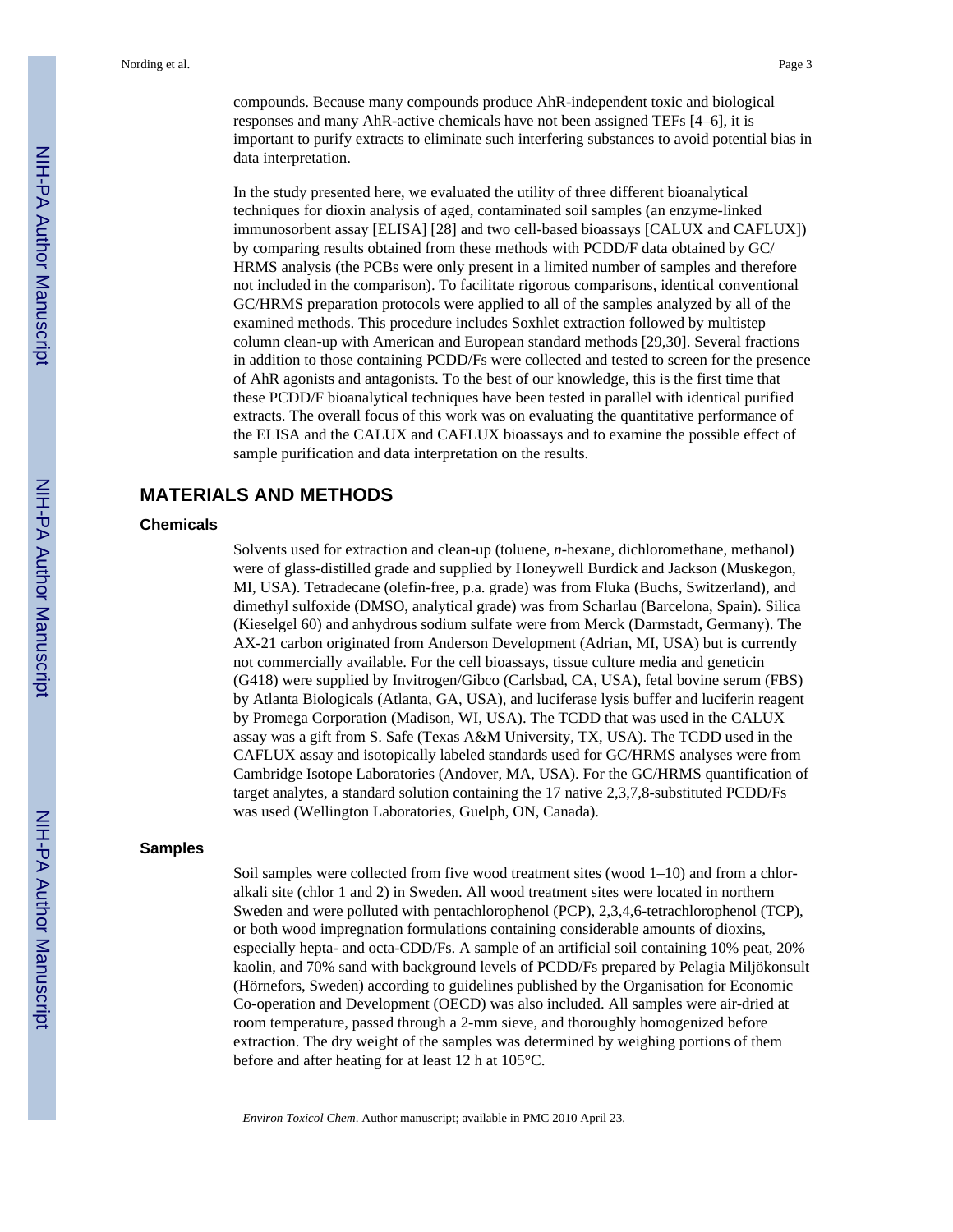### **Soxhlet extraction and clean-up**

Air-dried samples (2.5–5 g) were Soxhlet-extracted with toluene for 15 h, and each extract was split into aliquots for analysis by GC/HRMS, the two cell-based bioassays, and an antidioxin antibody-based ELISA. The sample clean-up procedure preceding all of the different detection techniques was identical, except for the addition of internal standards to the portions intended for GC/HRMS. The purified portions without internal standards were split into three separate aliquots for analysis by CALUX, CAFLUX, and ELISA. One of the original crude extract aliquots was not subjected to sample cleanup and purification and was directly examined by the CAFLUX assay for determination of total AhR agonist activity.

The clean-up procedure has previously been described in detail [31]. Briefly, the bulk of the coextracted material was removed by a multilayer column sequentially packed in-house with 35% KOH-silica (w/w), activated silica, and 40% sulfuric acid–silica (w/w) then eluted with *n*-hexane. The solvent was evaporated to about 1 ml and applied to a carbon column (AX-21/Celite, 1:12, w/w), which was eluted with dichloromethane/*n*-hexane (1:1, v/v). The column was then turned upside down and eluted with toluene. The toluene eluate was evaporated to about 1 ml and applied to an alumina oxide column, which was eluted with *n*hexane and dichloromethane/*n*-hexane (1:1, v/v). As a final step, the dichloromethane/*n*hexane fraction was evaporated to 0.5 ml; applied to a miniaturized multilayer column; sequentially packed with 35% KOH-silica (w/w), activated silica, and 40% sulfuric acidsilica (w/w); and eluted with *n*-hexane. The solvent of spiked aliquots of the extracts was changed to tetradecane (50 µl), and the solvent of nonspiked aliquots to DMSO (30 to 800 µl). The losses during solvent exchange were minimized by avoiding evaporation to dryness. Earlier evaluations have shown that the analyte losses are <10% with such an approach.

### **GC/HRMS**

The instrumental analysis by GC/HRMS was carried out as previously described [31]. Selected ion monitoring at a resolution of 8,000 to 10,000 was used to quantify the 2,3,7,8substituted PCDD/F congeners by the isotope dilution technique. The target analytes were identified by checking retention times and isotope ratios.

#### **ELISA**

The protocol of an ELISA analysis with the use of 2,3,7-trichloro-8-methyl-dibenzo-*p*dioxin (TMDD) as surrogate standard has been described elsewhere [28]. The ELISA analysis was performed at the University of California (Davis, CA, USA). Triplicates of serial dilutions of sample extracts and standards were analyzed. The progressive inhibition of the assay caused by increasing the amounts of soil in the tested extract was related to the TMDD standard concentration–absorbance curve, and the results were converted to TMDD equivalents and interpreted as total PCDD/F contents. Calculated mean values and standard deviations of PCDD/F contents in the soil samples were all based on individual absorbance measurements of each tested dilution.

## **CALUX**

Genetically modified mouse hepatoma cells (H1L6.1c3) were used in the CALUX cell bioanalysis [26,32]. These cells contain a stably transfected AhR-responsive firefly luciferase gene that responds to TCDD and other AhR agonists by expressing luciferase in a time-, dose-, and chemical-specific manner. The CALUX analysis was performed at University of California, Davis. Briefly, a portion  $(100 \,\mu l)$  of cell suspension containing 75,000 cells was added to each well of a Costar white, 96-well, clear-bottomed microplate (Corning, NY, USA) and incubated at 37°C for 24 h before sample addition. Serial dilutions of sample extracts and a standard (TCDD in DMSO, 0.5 to 5,000 pM) in FBS-supplemented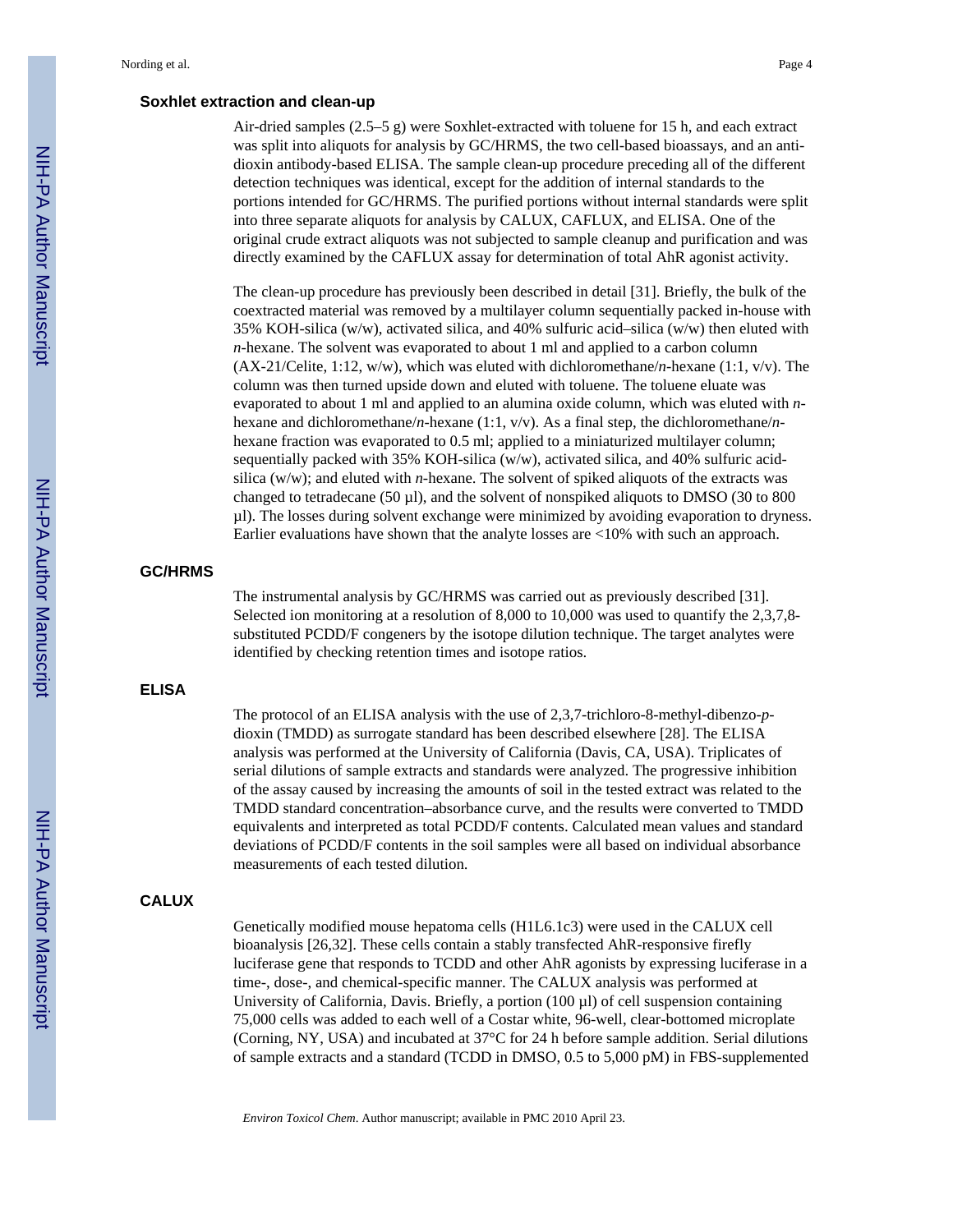cell media were then added to the wells of the plate. All dilutions were tested in triplicate. The final concentration of DMSO was 1% (v/v). Cells were incubated at  $37^{\circ}$ C with treatment media for 24 h, then lysed with Promega luciferase lysis buffer, and the luciferase activity was initiated by the automatic injection of Promega stabilized luciferase reagent. The light output was then measured with an automated microplate luminometer (Anthos Lucy2, Eugendorf, Austria) and expressed as relative light units.

## **CAFLUX**

The CAFLUX analysis was performed at the Swedish Defense Research Agency (Umeå, Sweden) with the use of genetically modified mouse hepatoma cells (H1G1.1c3) according to protocols described elsewhere [24,25]. Briefly, 70,000 cells were transferred to each well of a Nunc black, 96-well, clear-bottomed microplate (Nunc, Roskilde, Denmark) and allowed to attach for 24 h before exposure to TCDD or soil sample extracts. The cells were then treated with serial dilutions of the sample extracts or TCDD in DMSO without removing the cell culture media. A TCDD standard curve (0.3–2,000 pM) was created for each plate, and all dilutions were tested in triplicate, with a final concentration of  $1\%$  (v/v) DMSO. The background fluorescence in the intact cells was determined immediately after dosing and after incubation for 24 h at 33°C. The fluorescence in each well of the plate was measured in a microplate fluorometer (Fluostar Galaxy, BMG Labtechnologies, Offenburg, Germany) with an excitation wavelength of 485 nm and an emission wavelength of 520 nm.

#### **CA(F)LUX-TEQ calculations**

The CA(F)LUX-TEQ values for effective concentrations (ECs) were calculated at 25, 50, and 75% (EC25, EC50, and EC75) of the maximum responses on the TCDD dose–response curve. To obtain the mean CA(F)LUX-TEQ values and standard deviations for the samples (pg/g sample), the EC25, EC50, and EC75 values from the TCDD curves were divided by the amount of soil corresponding to the EC25, EC50, and EC75 response levels of the sample dose–response curves, after which the mean and standard deviations of these quotients were calculated. Both the TCDD standard curves and the sample curves were fitted with the use of SigmaPlot 2001 version 7.101 software (Systat Software, Richmond, CA, USA), to the four-parameter Hill function. For two of the CAFLUX-analyzed samples (wood 5 and wood 6), the EC75 levels were extrapolated. Furthermore, to obtain complete sample dose–response curves for four of the CAFLUX-analyzed samples (wood 2, 3, 9, and chlor 2), the response at the background level (derived from DMSO-treated cells) was used in the curve fitting (because even the most diluted extract produced a signal considerably higher than background). For samples that did not produce a complete dose–response curve, the CA(F)LUX-TEQs were calculated with the use of the individual responses of all dilutions that produced a response in the EC25 to EC75 range.

In a few cases, the inducing activity was very low, so the CA(F)LUX-TEQ values were calculated with responses below the EC25 level. However, even in these cases, the response was higher than the limit of quantification, which was defined as the mean response of triplicate determinations of the DMSO control plus 10 times the standard deviation.

## **RESULTS AND DISCUSSION**

## **Comparison of the bioassay, immunoassay, and gas chromatography/mass spectrometry data**

A standard (TCDD or TMDD) and a sample extract curve (wood 1) of the CALUX and CAFLUX assays and the ELISA are presented in Figure 1. The TCDD used in the CALUX analysis (in USA) and CAFLUX analysis (in Sweden) was of different origin but did give similar responses. In some cases, the concentration of PCDD/Fs in the sample extract was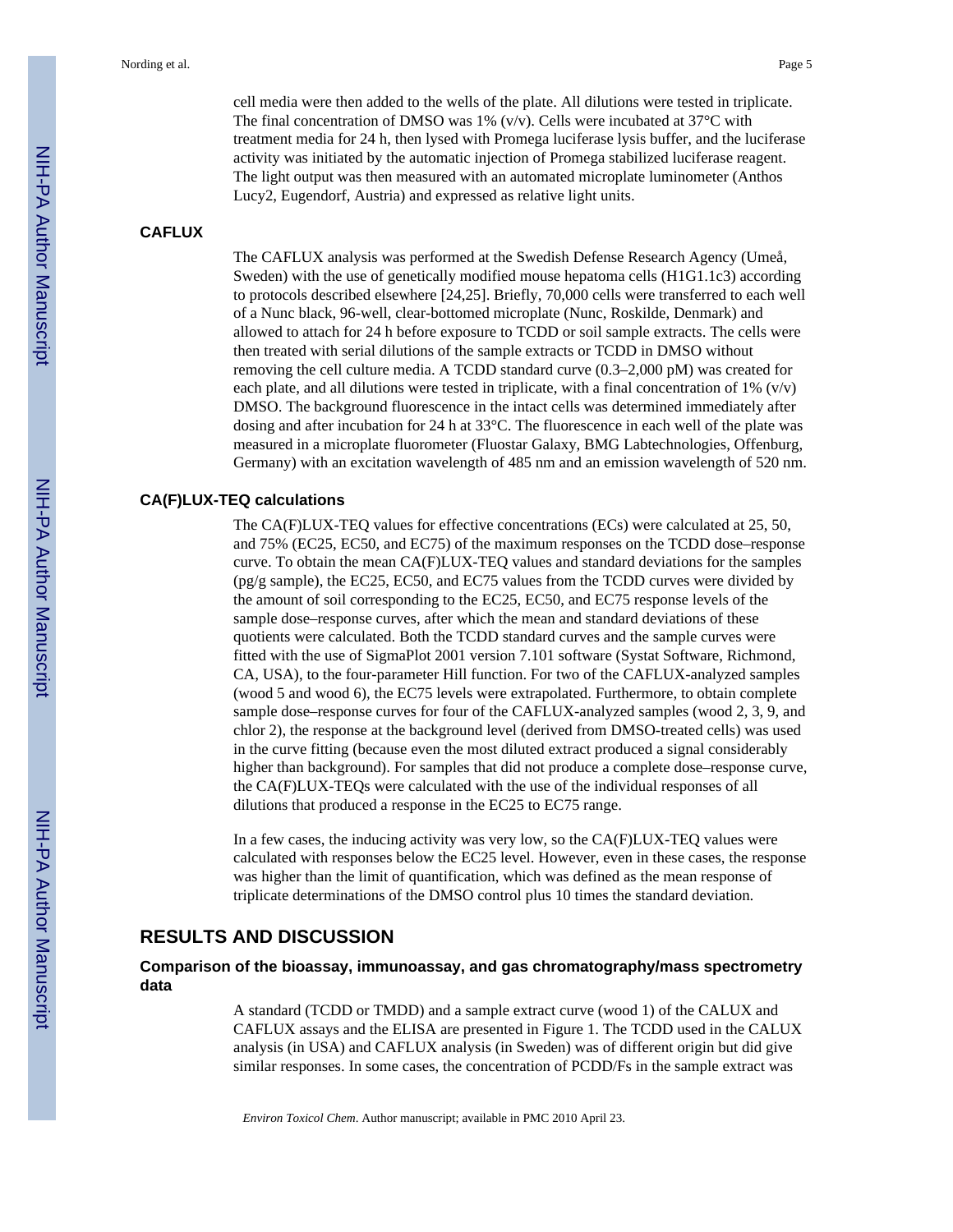not enough to generate complete assay curves. Although this could have been compensated for by the use of larger sample intakes, this was not done for practical reasons because complementary tests were difficult to perform because the tests had been done in another country (ELISA and CALUX).

The results of the ELISA, CALUX, and CAFLUX, together with GC/HRMS reference values, for aged dioxin–contaminated soil samples are compiled in Figure 2. The reported CA(F)LUX-TEQs represent the mean values calculated from those determined from several EC values (i.e., EC25, EC50, EC75) derived by fitting the standard and sample extract curves to the four-parameter Hill function, with the following exceptions: CALUX results for five of the samples (woods 6–10) and CAFLUX results for four samples (woods 7, 8, 10, and artificial soil), for which PCDD/F calculations were based on single-point estimates from the respective standard curves. The error bars correspond to the standard deviations for multiple CA(F)LUX and ELISA determinations of serial dilutions of sample extracts, except for the CALUX determination of wood 1  $(n = 2)$  and the CAFLUX determinations of wood  $7 (n = 2)$ , for which the range of the two individual values are indicated. The luminescence for wood 5 and the artificial soil were below the detection limit. Also the inhibition of the absorbance for woods 4 to 10 and the artificial soil were below the detection limit.

Because ELISA failed to detect PCDD/Fs in eight of the 13 analyzed samples, it is clearly the least sensitive assay. However, in several cases, the ELISA response was very close to the detection limit, suggesting that an increased sample intake would have allowed ELISA detection. For two of the tested samples (wood 5 and the artificial soil), CALUX also failed to give a detectable response. Thus, CAFLUX appeared to be the most sensitive of the bioanalytical techniques.

Statistical evaluation of all data (excluding nondetects) by *t* test revealed no significant differences between the methods ( $p = 0.05$ ), except for GC/HRMS and ELISA ( $p = 0.02$ ). The correlation coefficients  $(r^2)$  were also calculated by linear regression for all possible combinations of detection methods (Table 1). The analyses show that CALUX was most correlated with GC/HRMS, followed by ELISA and CAFLUX. Furthermore, all the data of the bioanalytical techniques were highly correlated  $(r^2 > 0.92)$ . It has to be stressed, however, that the ELISA underestimated all data by an order of magnitude and that the correlation analysis might be compromised because of the limited ELISA data set.

The data suggest that CALUX and CAFLUX produce sufficiently accurate data to meet criteria set by the U.S. Environmental Protection Agency for screening samples containing higher levels of dioxins than the remediation threshold of 1,000 pg PCDD/F TEQs/g for residential soils [33]. The ELISA underestimation of the dioxin content by roughly an order of magnitude (see above) does, however, call for the use of site-specific correction factors. Previous investigations of the studied soils, together with other contaminated soils, have shown that ELISA can also provide acceptable results if the data are corrected for differences between the TEF and cross-reactivity values of the PCDD/Fs present in the samples [28]. Hence, the two bioassays, and possibly the ELISA, could be used for screening PCDD/Fs in contaminated soil samples and for prioritizing samples for further analysis by GC/HRMS, thereby increasing the overall number of samples that can be screened in large-scale soil pollution surveys. For such activities, the ELISA approach would have considerable advantages because it could be most easily adapted for use in the field, which is a highly desirable feature. However, the bioassays provide more accurate determinations of relatively lightly contaminated soils, and biologically relevant sums of AhR ligands are reported. In addition, the CAFLUX bioassay is significantly cheaper and more convenient than CALUX and yields realtime induction responses. Drawbacks of the cell-based bioassays include restrictions on their application because of their use of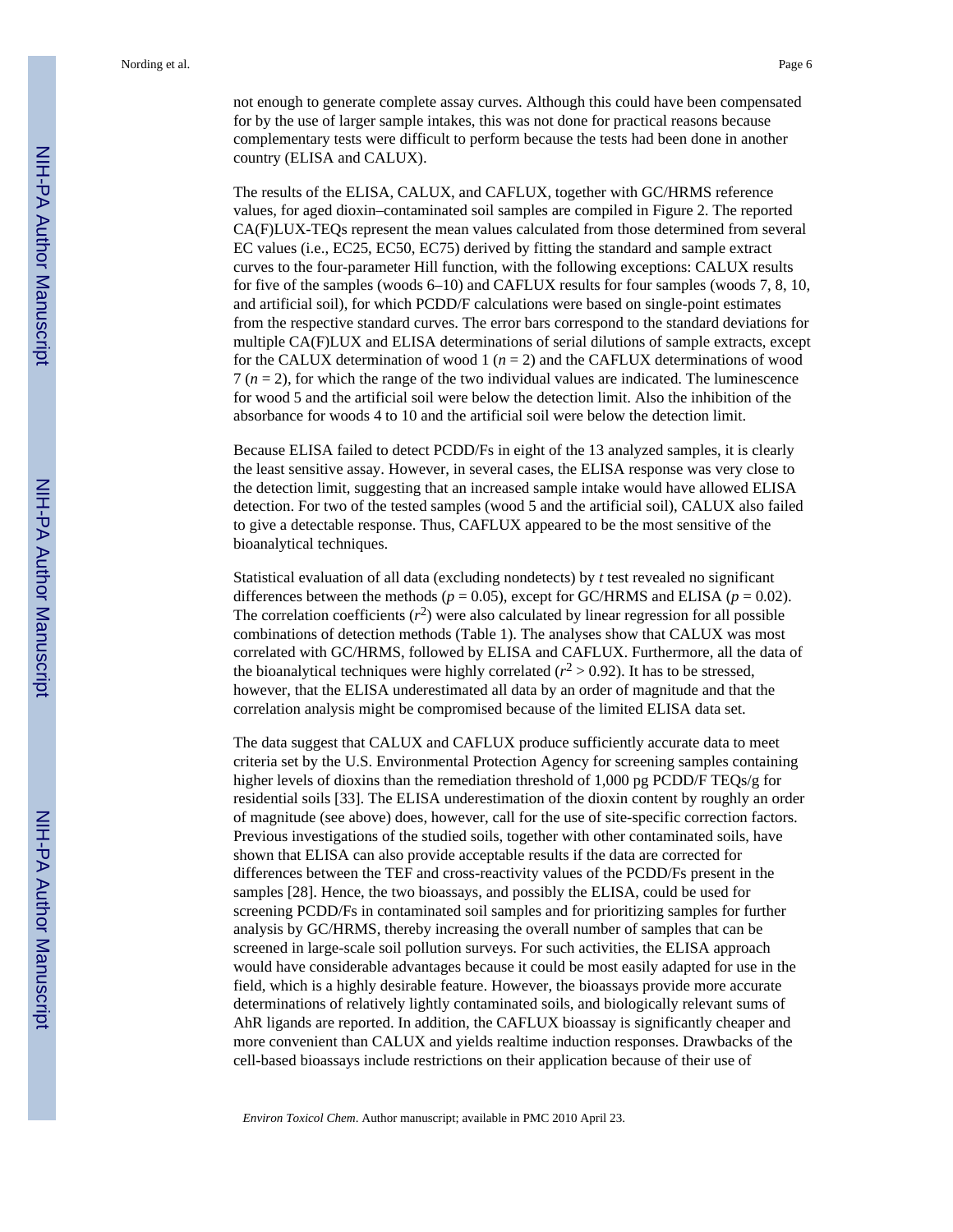genetically modified cells and the limited amounts of validation data that are currently available, especially for the CAFLUX assay. Furthermore, the CAFLUX assay produces high background fluorescence, which might influence the results of lightly contaminated samples.

#### **Bioassay data evaluation**

The sample and TCDD dose–response curves yielded by the bioassays were not always parallel, and the efficacy (maximal induction response) indicated by the curves was not identical, in accordance with previous reports [34]. The discrepancies are illustrated by the differences in the slopes and maximal induction responses between the soil dose–response curve for wood 1 and the TCDD dose–response curve shown in Figure 1a and b. Consequently, the CA(F)LUX-TEQ value was dependent on the dilution chosen for quantification; thus, the relative potency at the EC25-, EC50-, and EC75-based values differed somewhat. In Figure 3a, the CAFLUX-TEQs calculated with the use of EC25, EC50, and EC75 values for all samples that gave complete or nearly complete dose– response curves are shown, and the corresponding data from the CALUX assay are shown in Figure 3b. Parallel standard and sample curves prevail when calculated values are very close. In contrast, if the values are widely dispersed, the curves are nonparallel, which suggests nondioxin compounds that influence the assay response. Thus, such samples might benefit from improved clean-up.

#### **The effect of cleaning sample extracts on the bioassay results**

The AhR can be activated by a structurally diverse range of chemicals, of which the PCDD/ Fs are only one class [4–6,35]. Accordingly, accurate detection of PCDD/Fs in sample extracts requires clean-up of the extracts to remove the undesired "nonclassical" AhR ligands, which often are moderate to weak AhR inducers compared with TCDD [4–6]. These might otherwise contribute significantly to the overall bioassay induction, leading to overestimation of the potency of the extract if they are not removed. As expected, the sample cleanup procedure applied in this study removed large quantities of such interfering or undesired compounds, as illustrated by the significantly weaker (sometimes up to 100 fold weaker) CAFLUX responses induced by purified extracts than by crude extracts (Table 2). Hence, the overall activity of the crude extracts results from both classical and nonclassical AhR ligands [35] present in the extract, and accurate analysis of the target PCDD/Fs required removal of the undesired AhR agonists in the multistep column clean-up process. Although the CA(F)LUX-TEQs derived from the cleaned-up extracts should result primarily from the toxicologically relevant PCDD/Fs, and thus be comparable to the GC/ HRMS-TEQ of the 2,3,7,8-PCDD/Fs, the possibility of contributions from other dioxin-like AhR agonists (i.e., polychlorinated naphthalenes) that could copurify with the PCDD/Fs could not be excluded. However, in this study, the contributions of other halogenated aromatic hydrocarbons to the overall response seemed to be limited because there was good agreement between CA(F)LUX and GC/HRMS data. Nevertheless, unwanted substances in the purified extracts could still be the reason for nonparallel curves, impairing accurate quantification. An improved cleanup on the basis of new protocols, or on a refinement of the present, would therefore be beneficial and might lead to improved CAFLUX performance for samples currently being severely overestimated by this method, especially samples containing the lowest amounts of PCDD/Fs (e.g., woods 9 and 10).

The CAFLUX responses to other fractions produced during the clean-up were also measured. The first fraction eluted from the carbon column, which would be expected to contain any multi–ortho-substituted PCBs and polychlorinated diphenylethers (PCDEs) present in the sample, did not induce any significant CAFLUX response, although GC/ HRMS analysis of three of the samples revealed significant amounts of PCDEs (270–1,100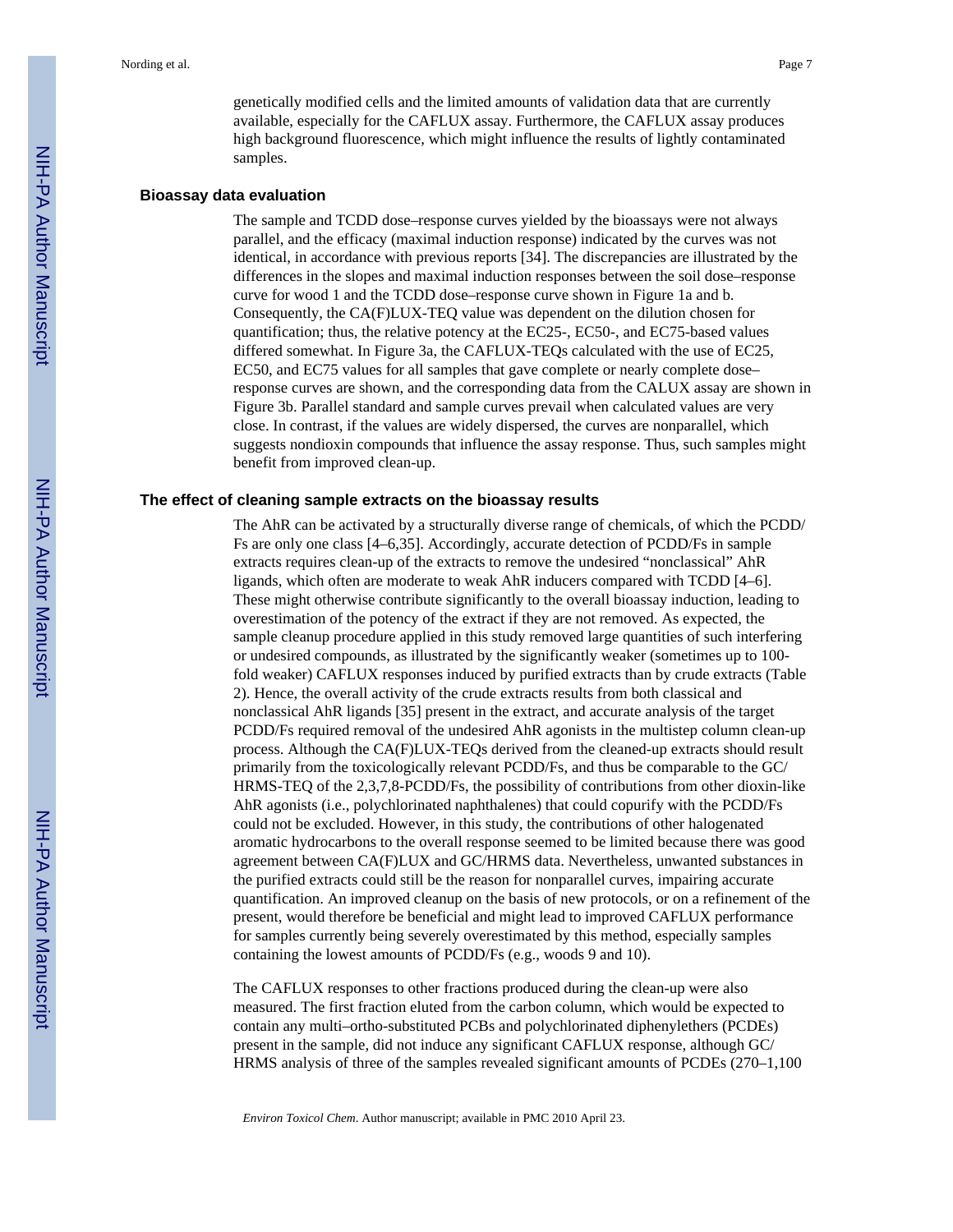ng/g dry wt, not shown). Thus, the CAFLUX assay did not recognize PCDEs as AhR agonists and this is consistent with findings reported by other authors [36]. Furthermore, the detection of the non–ortho-PCB 3,3′,4,4′-tetrachlorobiphenyl (PCB77) in the dioxin fraction of the chlor-alkali site samples (at high picogram levels) demonstrated that AhR-active PCBs were also present in these samples. Because the multi–ortho-PCBs should elute in the first carbon column fraction, together with the PCDEs, these compounds would not contribute to the overall CAFLUX response to the cleaned-up sample extracts.

#### **Tests for antagonism and other potential biasing factors**

Because antagonists can suppress the AhR-dependent induction response [37], CAFLUX cells were exposed to DMSO or sample extracts (first fraction eluted from the carbon column,  $n = 4$ ) spiked with known amounts of TCDD to evaluate whether the observed zero response was due to antagonists. In all cases, the magnitude of the response was correlated with the amount of TCDD added, indicating that inhibitory chemicals were not present in the extracts (data not shown).

In CAFLUX analysis, the signal might also be biased because of the presence of fluorescent substances, compounds that quench fluorescence, or both. However, no fluorescence was detected in any wells immediately after addition of the sample extracts, indicating that no fluorescent chemicals were present in the soil extracts that could affect accurate measurements of enhanced green fluorescent protein. Furthermore, no reduction in the fluorescence signal produced in TCDD-treated cells during the course of the 24-h incubations was detected after addition of the sample extracts, indicating that no fluorescence-quenching compounds were present in the crude sample extracts.

## **CONCLUSIONS**

The ELISA and CA(F)LUX assays are bioanalytical techniques that could be used in combination with instrumental analysis to identify and characterize environmental and biological samples that contain PCDD/Fs. Given the ability of these techniques to also recognize other compounds, they will not be able to replace instrumental analysis methods. However, they can greatly facilitate monitoring studies when they are used to prescreen sample extracts to identify potentially contaminated samples and to prioritize samples for subsequent congener-specific instrumental analysis by GC/HRMS. Consequently, these bioanalytical techniques might be very useful in remediation programs for PCDD/F-polluted industrial areas when rapid screening of large numbers of samples is essential. It is worth noting that the bioassays will respond to other dioxin-like AhR agonists if present in the samples, thereby facilitating the discovery and identification (by GC/HRMS) of previously unknown compounds (in the dioxin fraction) with dioxin-like biological effects. The dioxinlike PCBs, especially the non–ortho-PCBs coeluting with the PCDD/Fs in the current cleanup, will, for instance, cause CA(F)LUX response if present in the samples. This might be the reason for the over-estimation of PCDD/F content in the chlor-alkali samples because these contain significant amounts of non–ortho-PCBs. However, these compounds are not present to any significant extent in the rest of the samples and consequently do not interfere with the CA(F)LUX-TEQ determinations of the wood treatment samples.

To maximize the benefits of the rapid bioanalytical techniques they should be combined with high-throughput extraction and clean-up techniques. We have therefore developed a simultaneous extraction and fractionation technique for PCDD/Fs in contaminated soils with the use of selective accelerated solvent extraction (ASE), and it has been successfully combined with the ELISA detection method [28]. A similar selective ASE method has been developed and used in combination with CAFLUX for determining dioxin TEQs in food and feed samples [38]. Currently, the performance of selective ASE of soil samples with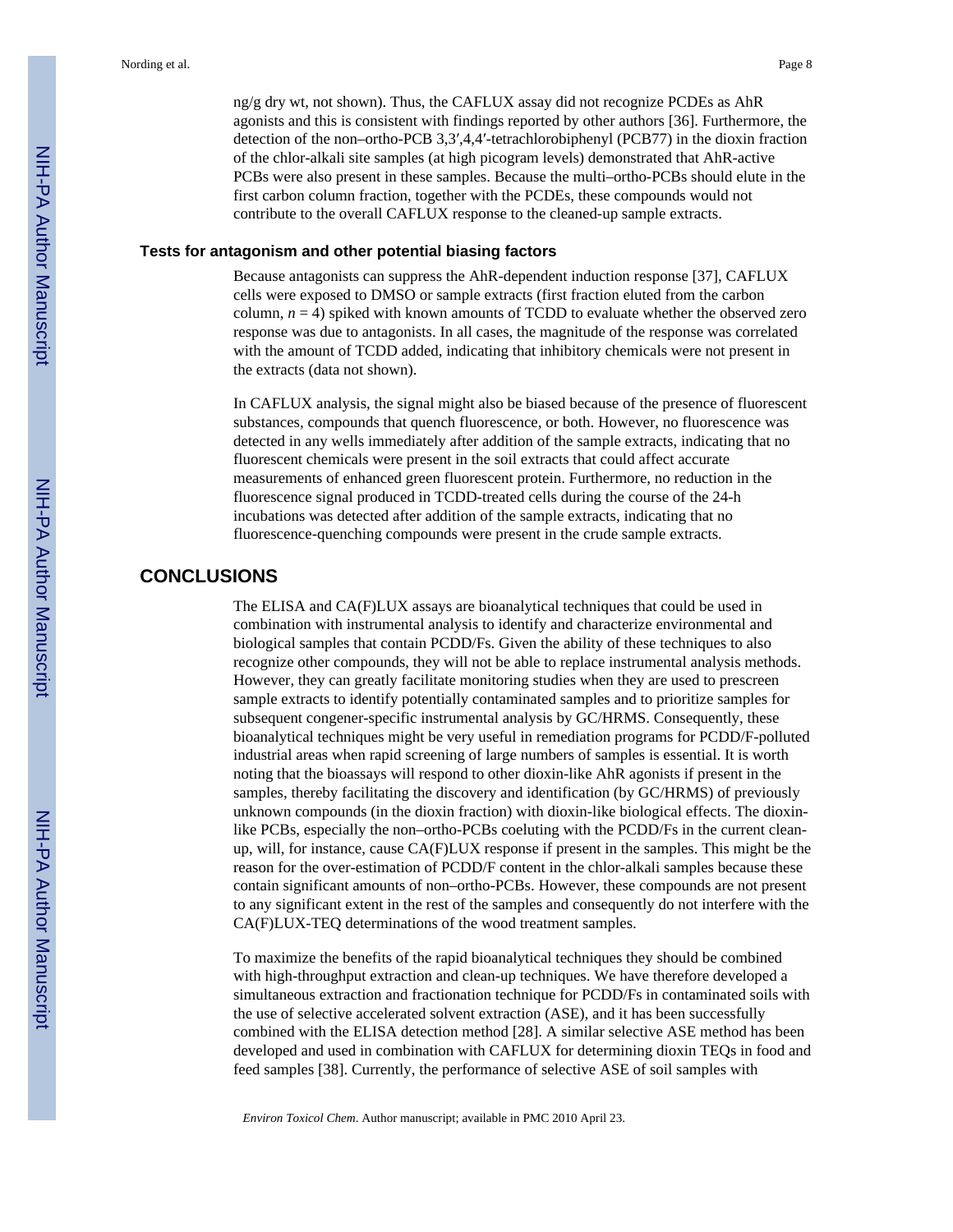CAFLUX detection is being evaluated, and a significant reduction in costs and increase in throughput is expected.

Finally, it has to be stressed that the CA(F)LUX-TEQ levels that have been obtained in this study relate to the total amount of bioactivity present in the soils, and this does not necessarily reflect the toxicity, but merely gives information on the potential for gene induction. Although AhR-dependent gene induction is a prerequisite for AhR-dependent toxicity, additional analysis by instrumental, in vivo animal studies, or both must be carried out before any definitive conclusions regarding the toxicity of a sample or extract can be made. Accordingly, accurate exposure and risk assessment analysis would also require information on the bioavailability of the target pollutant(s), which might be obtained through the use, for instance, of mild extraction techniques.

## **Acknowledgments**

The Swedish Research Council for Environment, Agricultural Sciences, and Spatial Planning (FORMAS), The Swedish Association of Graduate Engineers (CF), and the U.S. National Institutes of Environmental Health Sciences (ES07685 and ES04699) are gratefully acknowledged for financial support. This work was carried out within the framework of the North Sweden Soil Remediation Centre (MCN).

## **REFERENCES**

- 1. Harris MW, Moore JA, Vos JG, Gupta BN. General biological effects of TCDD [2,3,7,8 tetrachlorodibenzo-*p*-dioxin] in laboratory animals. Environ Health Perspect 1973;5:101–109. [PubMed: 4752896]
- 2. Safe SH. Comparative toxicology and mechanism of action of polychlorinated-*p*-dioxins and dibenzofurans. Annu Rev Pharmacol Toxicol 1986;26:371–399. [PubMed: 3013079]
- 3. Bernes, C. Persistent organic pollutants: A Swedish view of an international problem. Monitor 16. Stockholm, Sweden: Swedish Environmental Protection Agency; 1998.
- 4. Denison MS, Pandini A, Nagy SR, Baldwin EP, Bonati L. Ligand binding and activation of the Ah receptor. Chem-Biol Interact 2002;141:3–24. [PubMed: 12213382]
- 5. Denison MS, Nagy SR. Activation of the aryl hydrocarbon receptor by structurally diverse exogenous and endogenous chemicals. Annu Rev Pharmacol Toxicol 2003;43:309–334. [PubMed: 12540743]
- 6. Denison MS, Heath-Pagliuso S. The Ah receptor: A regulator of the biochemical and toxicological actions of structurally diverse chemicals. Bull Environ Contam Toxicol 1998;61:557–568. [PubMed: 9841714]
- 7. Van den Berg M, Birnbaum L, Bosveld ATC, Brunström B, Cook P, Feeley M, Giesy JP, Hanberg A, Hasegawa R, Kennedy SW, Kubiak T, Larsen JC, van Leeuwen FXR, Liem AKD, Nolt C, Peterson RE, Poellinger L, Safe S, Schrenk D, Tillitt D, Tysklind M, Younes M, Wærn F, Zacharewski T. Toxic equivalency factors (TEFs) for PCBs, PCDDs, PCDFs for humans and wildlife. Environ Health Perspect 1998;106:775–792. [PubMed: 9831538]
- 8. Van den Berg M, Birnbaum L, Denison M, De Vito M, Farland W, Feeley M, Fiedler H, Hakansson H, Hanberg A, Haws L, Rose M, Safe S, Schrenk D, Tohyama C, Tritscher A, Tuomisto J, Tysklind M, Walker N, Peterson RE. The 2005 world health organization reevaluation of human and mammalian toxic equivalency factors for dioxins and dioxin-like compounds. Toxicol Sci 2006;93:223–241. [PubMed: 16829543]
- 9. Behnisch PA, Hosoe K, Sakai S. Bioanalytical screening methods for dioxins and dioxin-like compounds—A review of bioassay/biomarker technology. Environ Int 2001;27:413–439. [PubMed: 11757855]
- 10. Denison MS, Zhao B, Baston DS, Clark GC, Murata H, Han D. Recombinant cell bioassay systems for the detection and relative quantitation of halogenated dioxins and related chemicals. Talanta 2004;63:1123–1133. [PubMed: 18969542]
- 11. Whyte JJ, Schmitt CJ, Tillitt DE. The H4IIE cell bioassay as an indicator of dioxin-like chemicals in wildlife and the environment. Crit Rev Toxicol 2004;34:1–83. [PubMed: 15000436]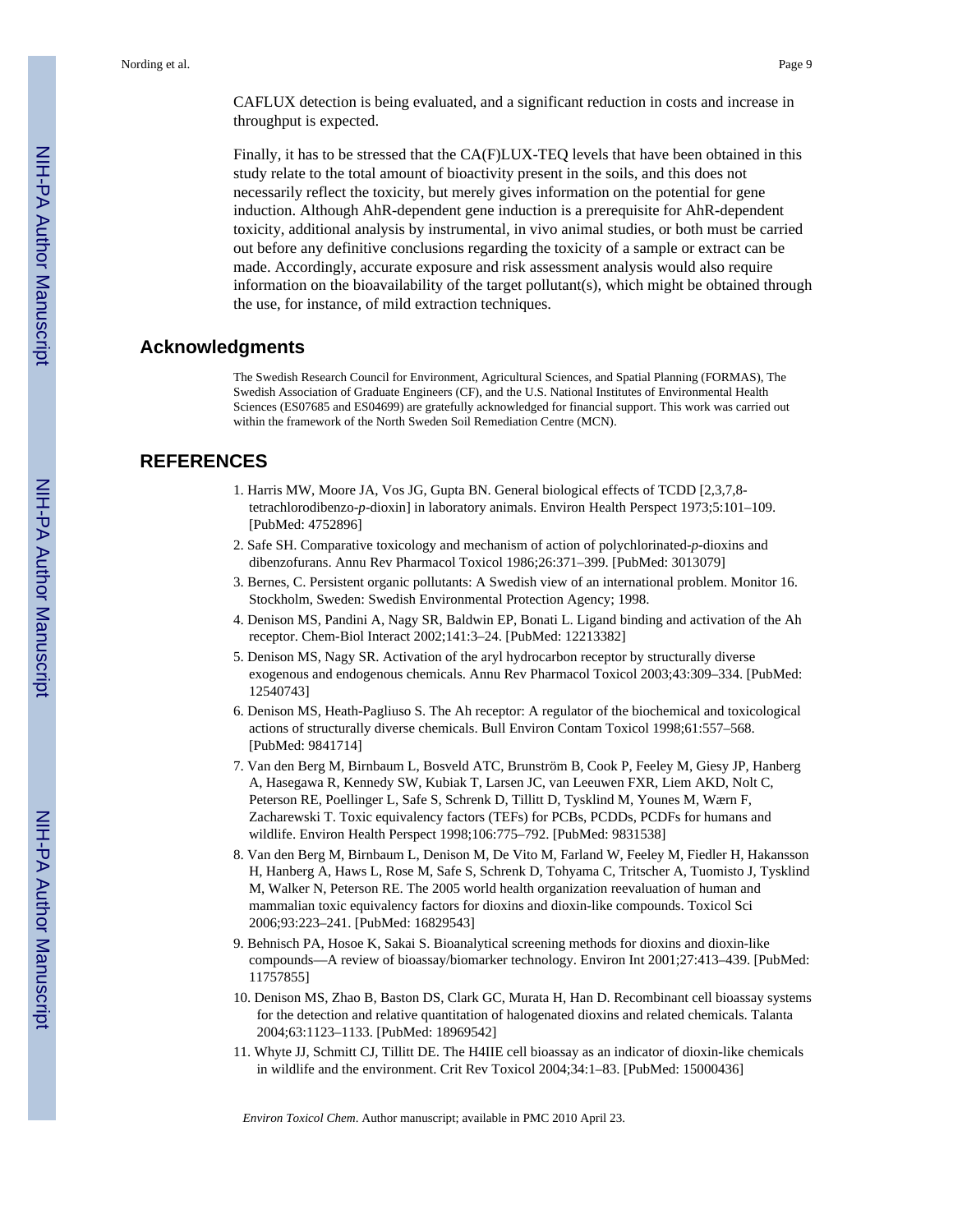- 12. Denison MS, Seidel SD, Ziccardi M, Rogers WJ, Brown D, Clark G. Ah receptor-based bioassays for dioxins and related chemicals: Applications and limitations. Organohalogen Compd 1999;40:27–30.
- 13. Murk AJ, Legler J, Denison MS, Giesy JP, Van de Guchte C, Brouwer A. Chemical-activated luciferase gene expression (CALUX): A novel in vitro bioassay for Ah receptor active compounds in sediments and pore water. Fundam Appl Toxicol 1996;33:149–160. [PubMed: 8812260]
- 14. Murk AJ, Leonards PEG, Bulder AS, Jonas AS, Rozemeijer MJC, Denison MS, Koeman JH, Brouwer A. The CALUX (chemical-activated luciferase expression) assay adapted and validated for measuring TCDD equivalents in blood plasma. Environ Toxicol Chem 1997;16:1583–1589.
- 15. Engwall M, Brunström B, Näf C, Hjelm K. Levels of dioxin-like compounds in sewage sludge determined with a bioassay based on EROD induction in chicken embryo liver cultures. Chemosphere 1999;38:2327–2343. [PubMed: 10101868]
- 16. Scippo ML, Eppe G, De Pauw E, Maghuin-Rogister G. DR-CALUX<sup>®</sup> screening of food samples: Evaluation of the quantitative approach to measure dioxin, furans and dioxin-like PCBs. Talanta 2004;63:1193–1202. [PubMed: 18969548]
- 17. Ziccardi MH, Gardner IA, Denison MS. Application of the luciferase recombinant cell culture bioassay system for the analysis of polycyclic aromatic hydrocarbons. Environ Toxicol Chem 2002;21:2027–2033. [PubMed: 12371477]
- 18. Behnisch PA, Hosoe K, Brouwer A, Sakai S. Screening of dioxin-like toxicity equivalents for various matrices with wildtype and recombinant rat hepatoma H4IIE cells. Toxicol Sci 2002;69:125–130. [PubMed: 12215666]
- 19. Besselink HT, Schipper C, Klamer H, Leonards P, Verhaar H, Felzel E, Murk AJ, Thain J, Hosoe K, Schoetter G, Legler J, Brouwer B. Intra- and interlaboratory calibration of the DR CALUX<sup>®</sup> bioassay for the analysis of dioxins and dioxin-like chemicals in sediments. Environ Toxicol Chem 2004;23:2781–2789. [PubMed: 15648750]
- 20. Behnisch PA, Hosoe K, Sakai S. Combinatorial bio/chemical analysis of dioxin and dioxin-like compounds in waste recycling, feed/food, humans/wildlife and the environment. Environ Int 2001;27:495–519. [PubMed: 11800431]
- 21. Li W, Wu WZ, Barbara RB, Schramm KW, Kettrup A. A new enzyme immunoassay for PCDD/F TEQ screening in environmental samples: Comparison to micro-EROD assay and to chemical analysis. Chemosphere 1999;38:3313–3318. [PubMed: 10390845]
- 22. Roy S, Mysior P, Brzezinski R. Comparison of dioxin and furan TEQ determination in contaminated soil using chemical, micro-EROD, and immunoassay analysis. Chemosphere 2002;48:833–842. [PubMed: 12222777]
- 23. Garrison PM, Tullis K, Aarts JMMJG, Brouwer A, Giesy JP, Denison MS. Species-specific recombinant cell lines as bioassay systems for the detection of 2,3,7,8-tetrachlorodibenzo-*p*dioxin-like chemicals. Fundam Appl Toxicol 1996;30:194–203. [PubMed: 8812265]
- 24. Nagy SR, Sanborn JR, Hammock BD, Denison MS. Development of a green fluorescent proteinbased cell bioassay for the rapid and inexpensive detection and characterization of Ah receptor agonists. Toxicol Sci 2002;65:200–210. [PubMed: 11812924]
- 25. Nagy SR, Liu G, Lam KS, Denison MS. Identification of novel Ah receptor agonists using a highthroughput green fluorescent protein-based recombinant cell bioassay. Biochemistry 2002;41:861– 868. [PubMed: 11790108]
- 26. Han D, Nagy SR, Denison MS. Comparison of recombinant cell bioassays for the detection of Ah receptor agonists. Bio-Factors 2004;20:11–22.
- 27. Windal I, Denison MS, Birnbaum LS, Van Wouwe N, Baeyens W, Goeyens L. Chemically activated luciferase gene expression (CALUX) cell bioassay analysis for the estimation of dioxinlike activity: Critical parameters of the CALUX procedure that impact assay results. Environ Sci Technol 2005;39:7357–7364. [PubMed: 16245802]
- 28. Nording M, Nichkova M, Spinnel E, Persson Y, Gee SJ, Hammock BD, Haglund P. Rapid screening of dioxin-contaminated soil by accelerated solvent extraction/purification followed by immunochemical detection. Anal Bioanal Chem 2006;385:357–366. [PubMed: 16598456]
- 29. U.S. Environmental Protection Agency. Tetra- through octa-chlorinated dioxins and furans by isotope dilution HRGC/HRMS. EPA Method 1613. EPA 821-B-94-005. Washington, DC: 1994.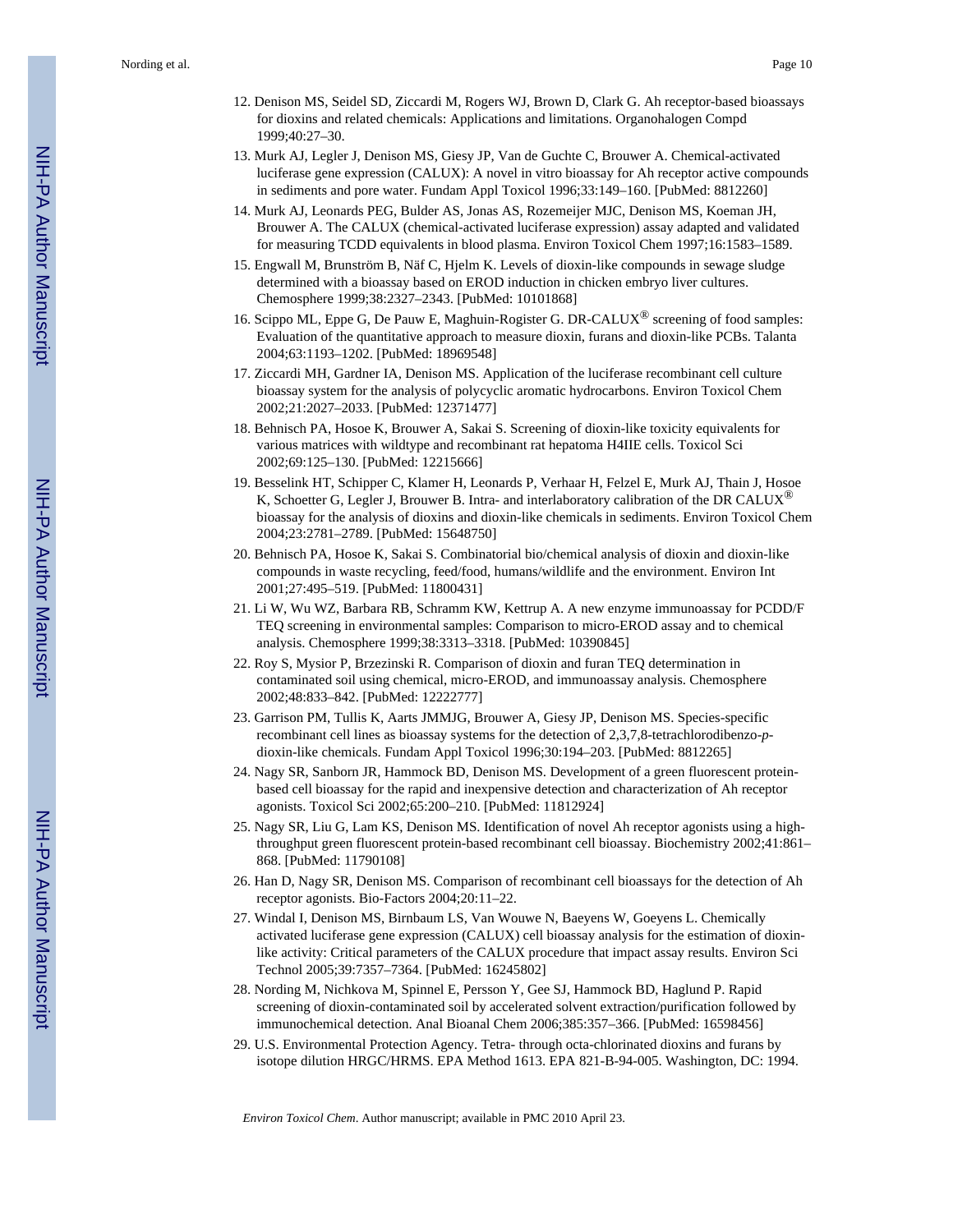Nording et al. **Page 11** 

- 30. European Committee for Standardization. Stationary source emissions—Determination of the mass concentration of PCDDs/PCDFs. EN 1948:2–3. Brussels, Belgium: 1997.
- 31. Liljelind P, Söderström G, Hedman B, Karlsson S, Lundin L, Marklund S. Method for multiresidue determination of halogenated aromatics and PAHs in combustion-related samples. Environ Sci Technol 2003;37:3680–3686. [PubMed: 12953881]
- 32. Ziccardi MH, Gardner IA, Denison MS. Development and modification of a recombinant cell bioassay to directly detect halogenated and polycyclic aromatic hydrocarbons in serum. Toxicol Sci 2000;54:183–193. [PubMed: 10746945]
- 33. Fields, TJ. Directive from the EPA office of solid waste and emergency response. Directive 9200.4-26. Washington, DC: U.S. Environmental Protection Agency; 1998.
- 34. Villeneuve DL, Blankenship AL, Giesy JP. Derivation and application of relative potency estimates based on in vitro bioassay results. Environ Toxicol Chem 2000;19:2835–2843.
- 35. Denison, MS.; Seidel, SD.; Rogers, WJ.; Ziccardi, M.; Winter, GM.; Heath-Pagliuso, S. Natural and synthetic ligands for the Ah receptor. In: Puga, A.; Wallace, KB., editors. Molecular Biology Approaches to Toxicology. Philadelphia, PA, USA: Taylor and Francis; 1999. p. 393-410.
- 36. Koistinen J, Sanderson JT, Giesy JP. Ethoxyresorufin-O-deethylase induction potency of polychlorinated diphenyl ethers in H4IIE rat hepatoma cells. Environ Toxicol Chem 1996;15:2028–2034.
- 37. Aarts JMMJG, Denison MS, Cox MA, Schalk MAC, Garrison PM, Tullis K, de Haan LHJ, Brouwer A. Species-specific antagonism of Ah receptor action by 2,2',5,5'-tetrachloro and 2,2', 3,3′,4,4′-hexachlorobiphenyl. Eur J Pharmacol 1995;293:463–474. [PubMed: 8748700]
- 38. Nording M, Sporring S, Wiberg K, Björklund E, Haglund P. Monitoring dioxins in food and feedstuffs using accelerated solvent extraction with a novel integrated carbon fractionation cell in combination with a CAFLUX bioassay. Anal Bioanal Chem 2005;381:1472–1475. [PubMed: 15821857]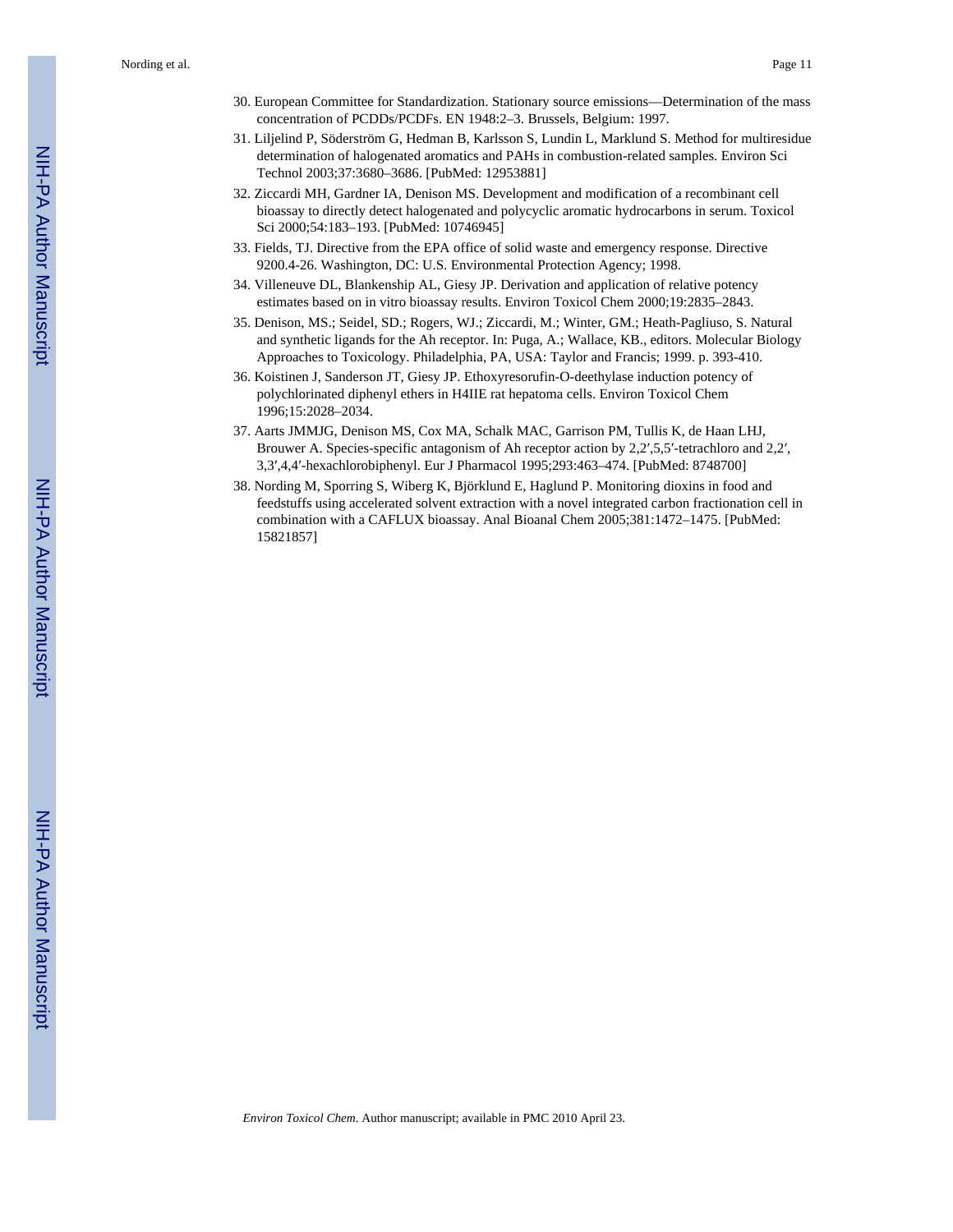

#### **Fig. 1.**

(**a**) Chemically activated luciferase expression (CALUX), (**b**) chemically activated fluorescence expression (CAFLUX), and (**c**) enzyme-linked immunosorbent assay (ELISA) dose–response curves for the standard 2,3,7,8-tetrachlorodibenzo-*p*-dioxin (TCDD) or 2,3,7 trichloro-8-methyl-dibenzo-*p*-dioxin (TMDD) and the wood 1 soil extract, illustrating the slight deviations from parallelism between the CA(F)LUX standard and sample extract curves and an incomplete ELISA sample extract curve. All data have been corrected for signals from a blank sample (wells treated with dimethyl sulfoxide).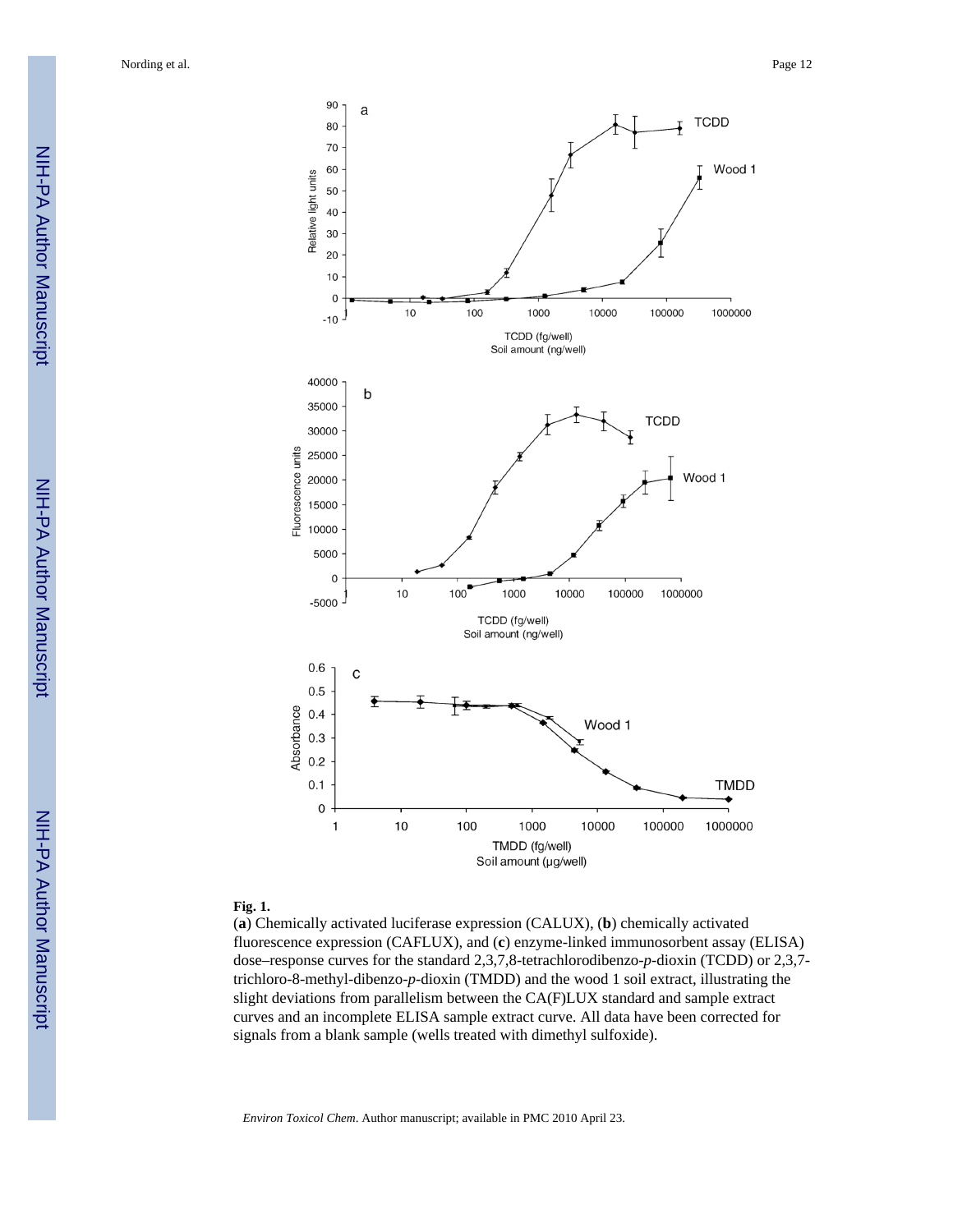Nording et al. **Page 13** 



Soil Sample Origin

## **Fig. 2.**

Comparisons of results of gas chromatography/high-resolution mass spectrometry (GC/ HRMS) World Health Organization toxic equivalency (WHO-TEQ) reference values (pg/g dry wt) and chemically activated luciferase expression (CALUX)–TEQ (pg/g dry wt), chemically activated fluorescence expression (CAFLUX)–TEQ (pg/g dry wt), and enzymelinked immunosorbent assay (ELISA) analysis of 2,3,7-trichloro-8-methyl-dibenzo-*p*-dioxin (TMDD) equivalents (pg/g dry wt). The GC/HRMS results were calculated with TEQ factors from Van den Berg et al. [7], including only dioxins. For comparison purposes, the ±30% uncertainty in the accredited GC/HRMS procedure used was included in the graph.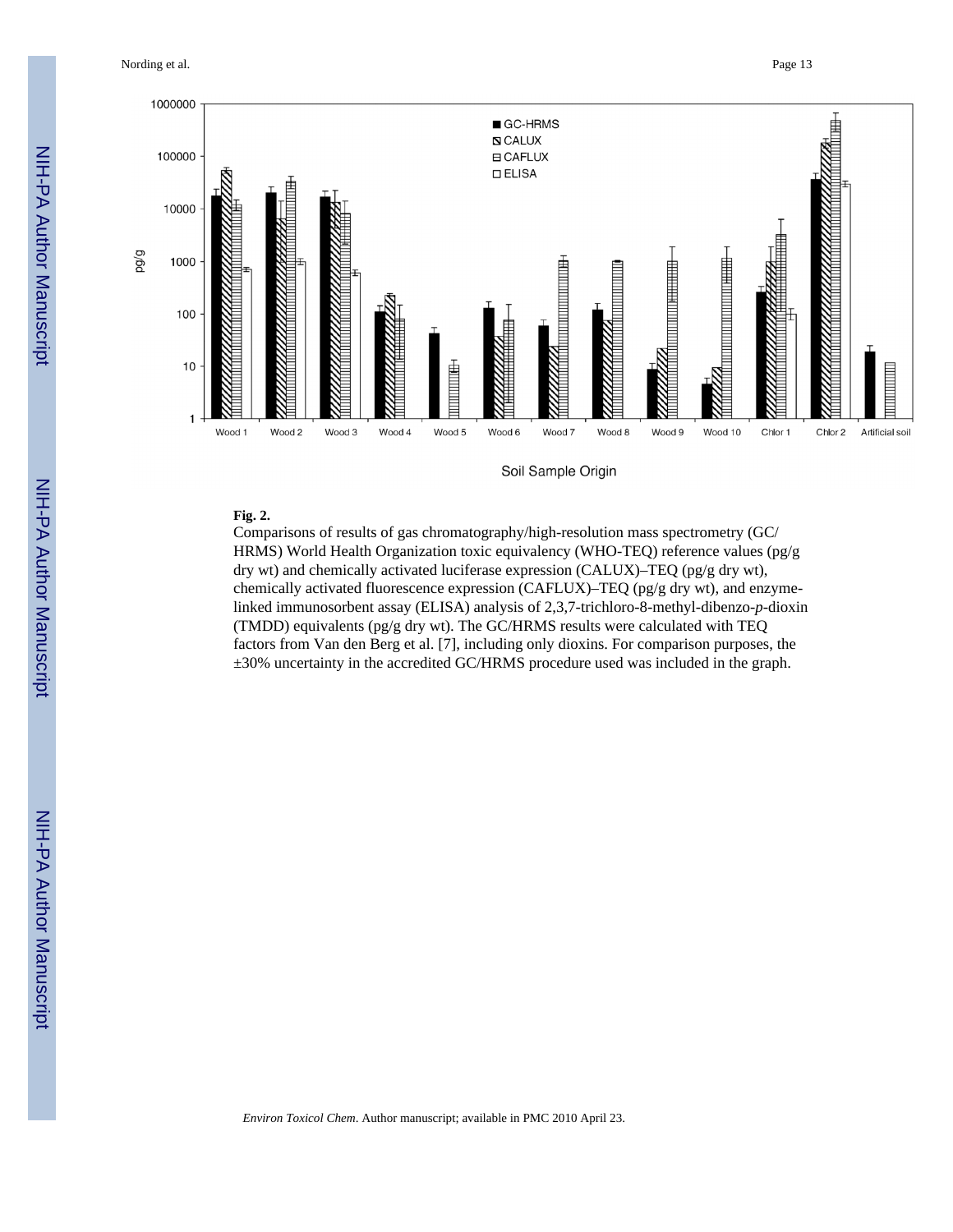Nording et al. **Page 14** 



#### **Fig. 3.**

Bioassay toxic equivalency (TEQ) concentration ranges for soil samples analyzed by (**a**) chemically activated fluorescence expression (CAFLUX) and (**b**) chemically activated luciferase expression (CALUX). The uncertainties in the determinations because of deviations from parallelism between the sample and standard curves are indicated by the size of the range. Data points outside the bars were derived by extrapolation beyond the empirical data.  $W = wood$ ;  $C = chlor$ .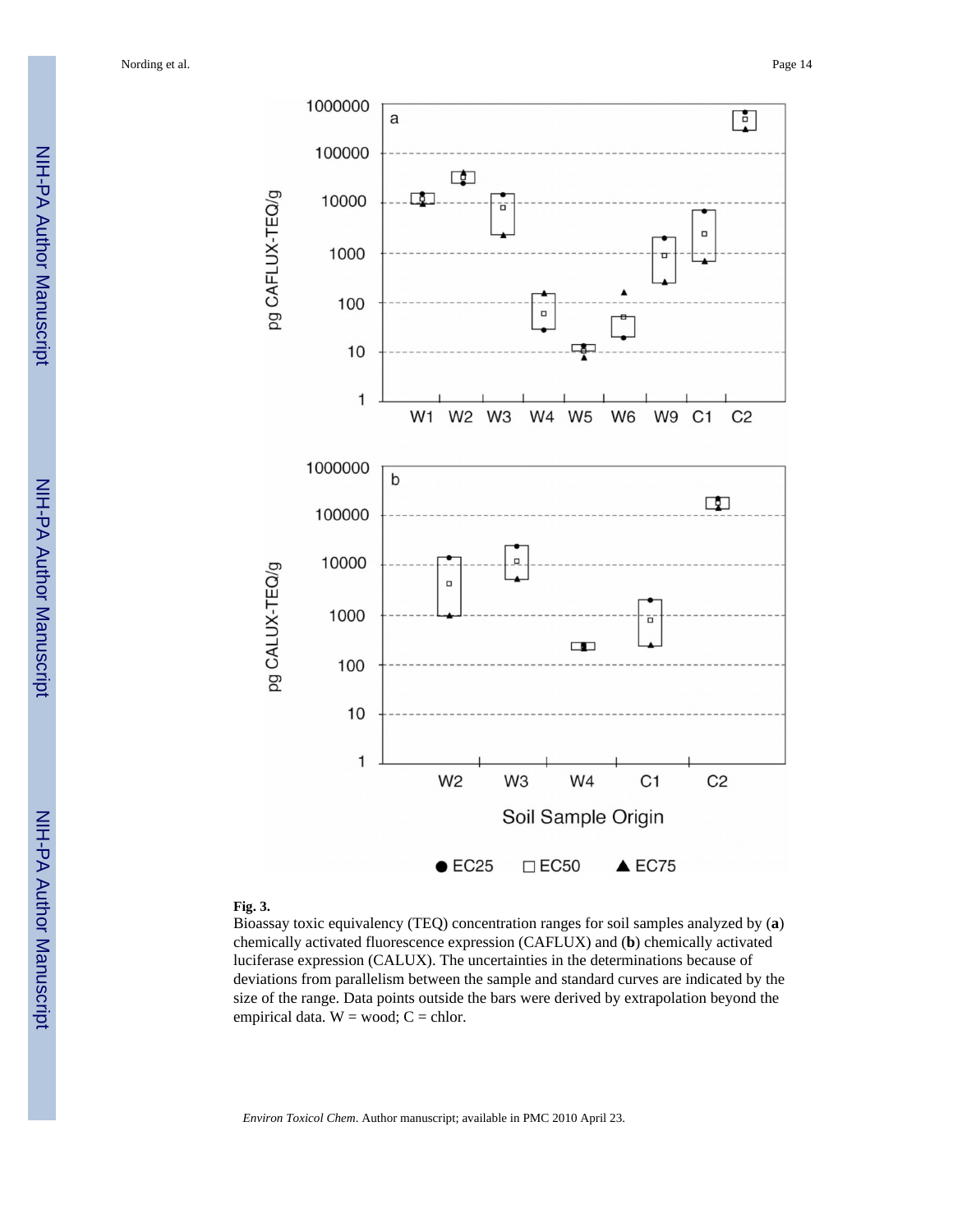#### **Table 1**

Correlation coefficients for the methods under study

|                      | <b>GC/HRMS CALUX CAFLUX</b> |       |       | ELISA |
|----------------------|-----------------------------|-------|-------|-------|
| GCMRMS <sup>a</sup>  |                             | 0.719 | 0.617 | 0.655 |
| CALIX <sup>b</sup>   |                             |       | 0.923 | 0.927 |
| CAFLIIX <sup>C</sup> |                             |       | 1     | 0.999 |
| ELSA <sup>d</sup>    |                             |       |       | 1     |

*a* Gas chromatography/high-resolution mass spectrometry.

*b* Chemically activated luciferase expression.

*c* Chemically activated fluorescence expression.

*d* Enzyme-linked immunosorbent assay.